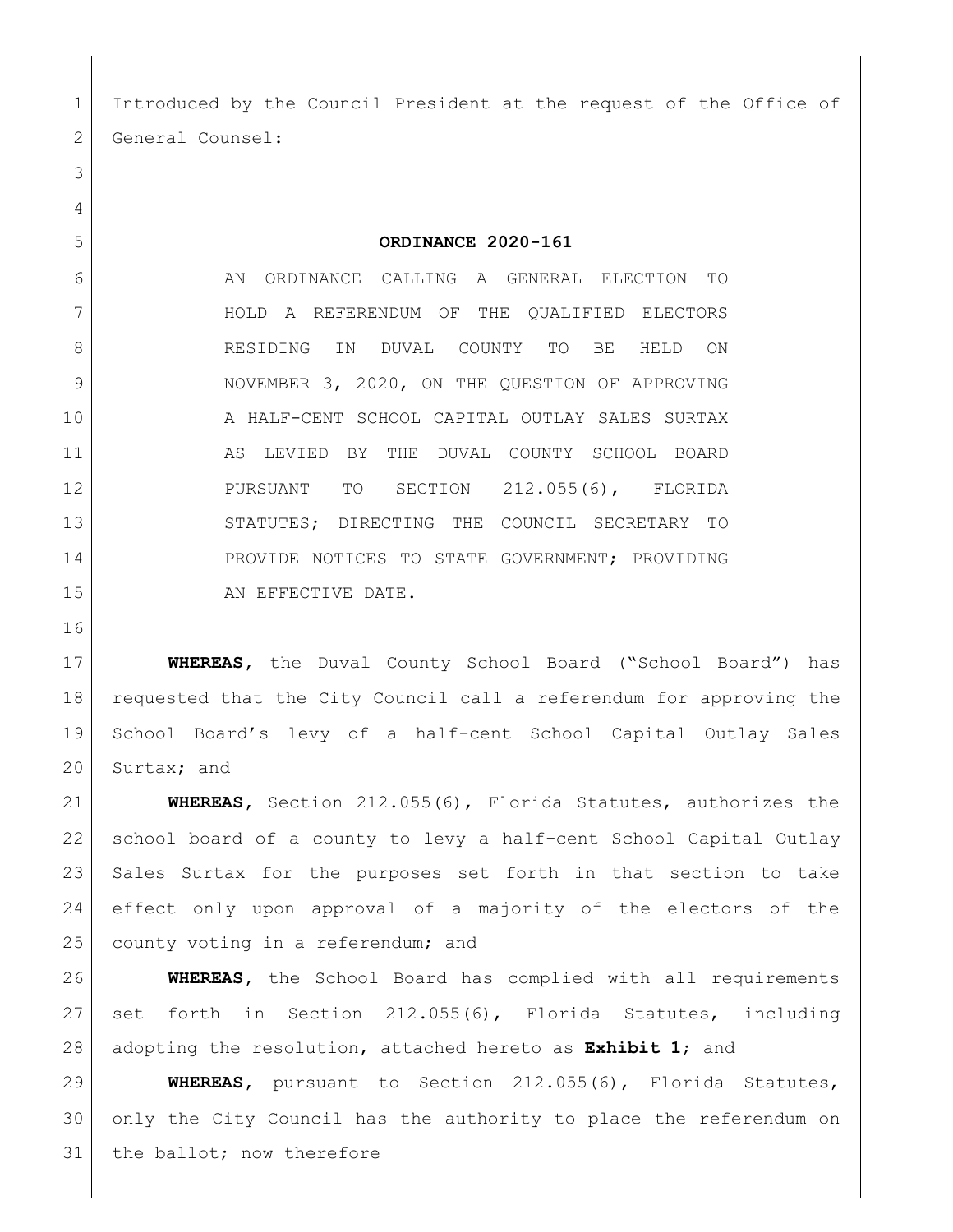**BE IT ORDAINED** by the Council of the City of Jacksonville:

**Section 1. Findings.** The Council finds as follows:

3 | The above recitals are true and correct and incorporated 4 herein by reference.

 In particular, the Council finds that the School Board, pursuant to its authority under Section 212.055(6), Florida Statutes, has adopted a resolution levying a half-cent School Capital Outlay Sales Surtax, subject to approval by the voters in a referendum. The School Board resolution is attached hereto as **Exhibit 1** and incorporated by this reference.

 **Section 2. Adoption of School Capital Outlay Sales Surtax.**

 (a) Upon approval by a majority vote of the electors of Duval County and the satisfaction of all applicable state laws, the School Board's half-cent surtax is levied at the rate of 0.5 percent per dollar on all transactions within Duval County subject to the State sales and use tax imposed by Chapter 212, Florida 18 Statutes.

 (b) The School Board's half-cent School Capital Outlay Sales 20 Surtax shall take effect on January 1, 2021.

 (c) The School Capital Outlay Sales Surtax shall be collected 22 and administered as set forth in Section 212.054, Florida Statutes.

 (d) The proceeds of the School Board's half-cent School Capital Outlay Sales Surtax shall be remitted to the School Board pursuant to Section 212.055(6), Florida Statutes, and shall be implemented in accordance with the requirements of Sections 212.055(6) and 212.054, Florida Statutes, as directed by the Duval 28 | County School Board, as required by state law.

## **Section 3. Referendum.**

 (a) At the request of the Duval County School Board, the surtax referendum shall be placed on the ballot for the general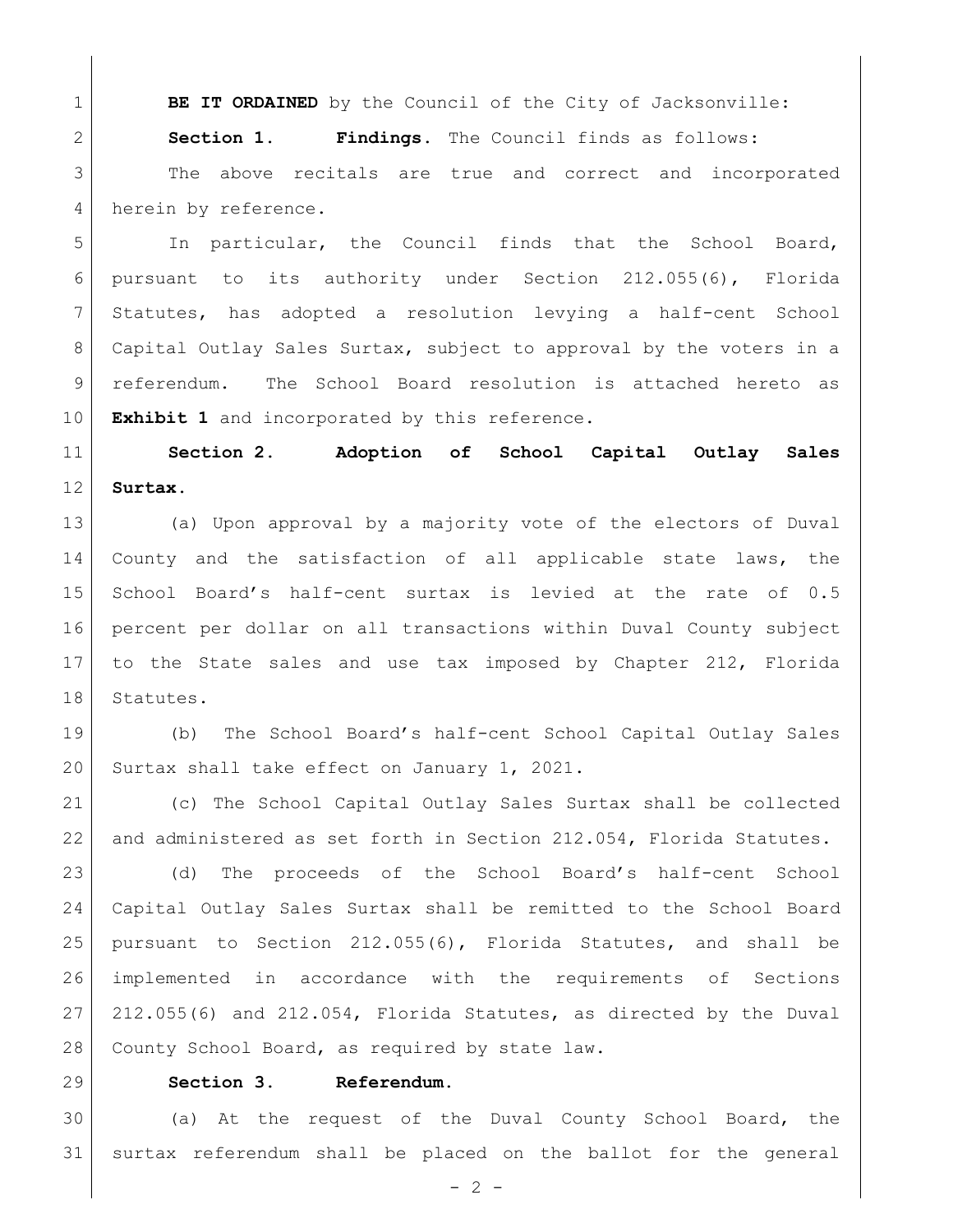election to be held in November of 2020.

 (b) The referendum election shall be held and conducted in 3 | the manner prescribed by law for holding referenda elections.

 (c) All qualified electors in Duval County shall be entitled and permitted to vote in the referendum election.

6 (d) The Supervisor of Elections is authorized and directed, when printing the mail-in ballots and ballot strips for use in the voting machines for the referendum called for in this Section 3, to print the referendum question set forth in Section 5 hereof on said mail-in ballots and ballot strips at the appropriate place therefor.

 **Section 4. Notice of Referendum.** Notice of the referendum shall be given according to law and in the manner provided in 14 Section 100.342, Florida Statutes.

 **Section 5. Referendum Question.** The form of the title and question for the School Capital Outlay Sales Surtax referendum 17 | shall be substantially as follows:

OFFICIAL BALLOT

 School District of Duval County, Florida General Election – November 3, 2020

23 School Capital Outlay Sales Surtax to Improve Safety and the Learning Environment

 To upgrade aging schools through repairs and modernization, to keep schools safe and to continue to promote a conducive learning environment, to improve technology, and to replace existing or build new schools, shall the Duval County School Board be authorized to levy 31 a 15-year half-cent sales surtax, with expenditures based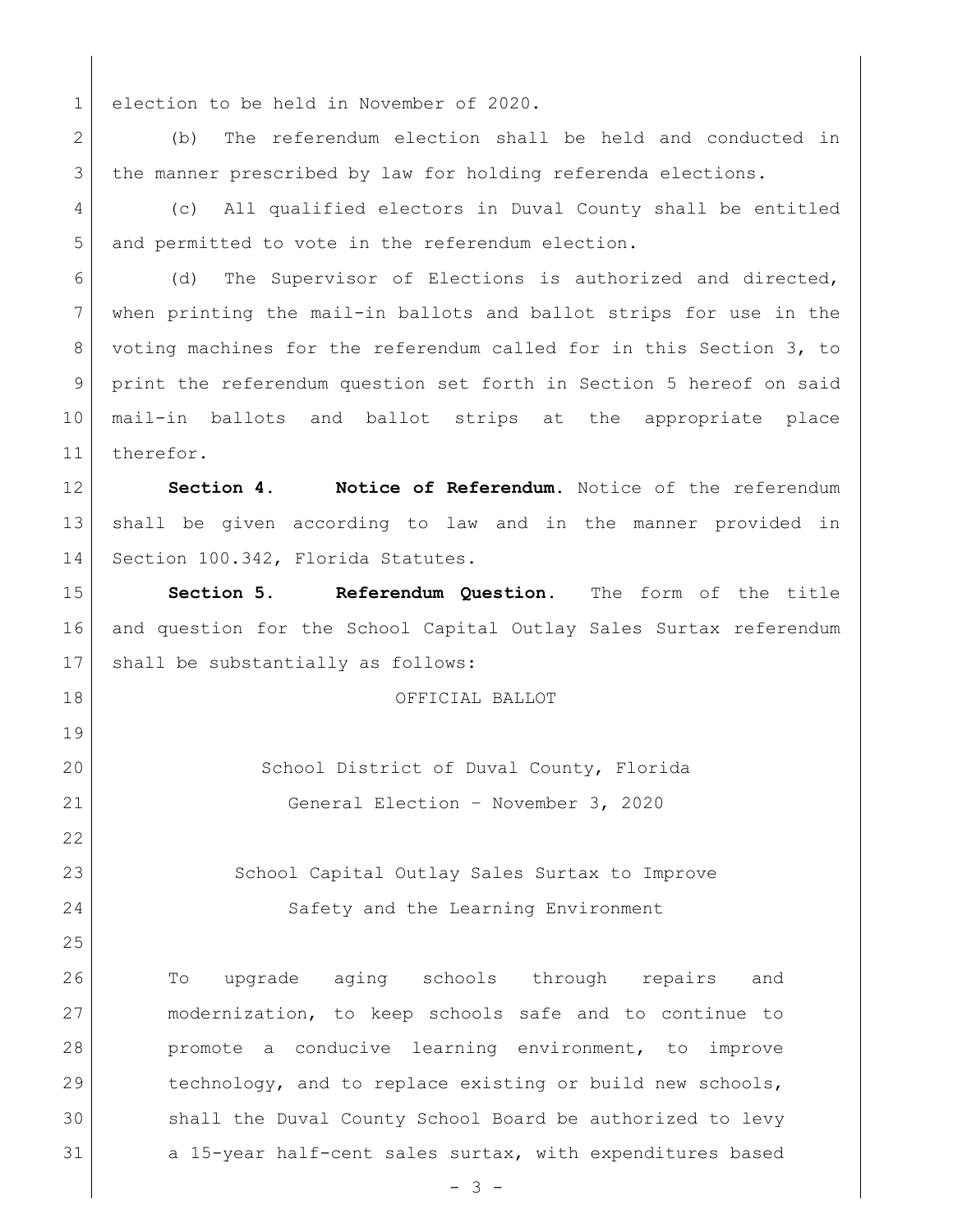1 | upon the Surtax Capital Outlay Plan and as required by 2 any applicable state law, and monitored by an independent citizens committee?

4 Geometric Section of the Half-Cent Tax

6 against the Half-Cent Tax

 **Section 6. Referendum Results.** If a majority of the votes cast in the referendum shall be for the half-cent School Capital Outlay Sales Surtax, the half-cent School Capital Outlay Sales Surtax shall be adopted and shall take effect as provided in the School Board's resolution attached hereto as **Exhibit 1**. If less than a majority of the votes cast at the referendum shall be for the half-cent School Capital Outlay Sales Surtax, the half–cent School Capital Outlay Sales Surtax shall be defeated and shall not take effect.

 **Section 7. Notices to State.** The Council Secretary or her authorized representative shall provide, on behalf of the Council, the notices to the Florida Department of Revenue required in Section 212.054(7)(a) and (b), Florida Statutes.

 **Section 8. Separate Board Action.** If a majority of the votes cast in the referendum shall be for the half-cent School Capital Outlay Sales Surtax, the Duval County School Board, by 23 | separate action, shall, consistent with law and the plan adopted as part of School Board Resolution attached as **Exhibit 1**, implement 25 and specify how the proceeds of the half-cent School Capital Outlay 26 Sales Surtax shall be used.

 **Section 9. Effective Date.** This Ordinance shall become effective upon signature by the Mayor or upon becoming effective 29 | without his signature.